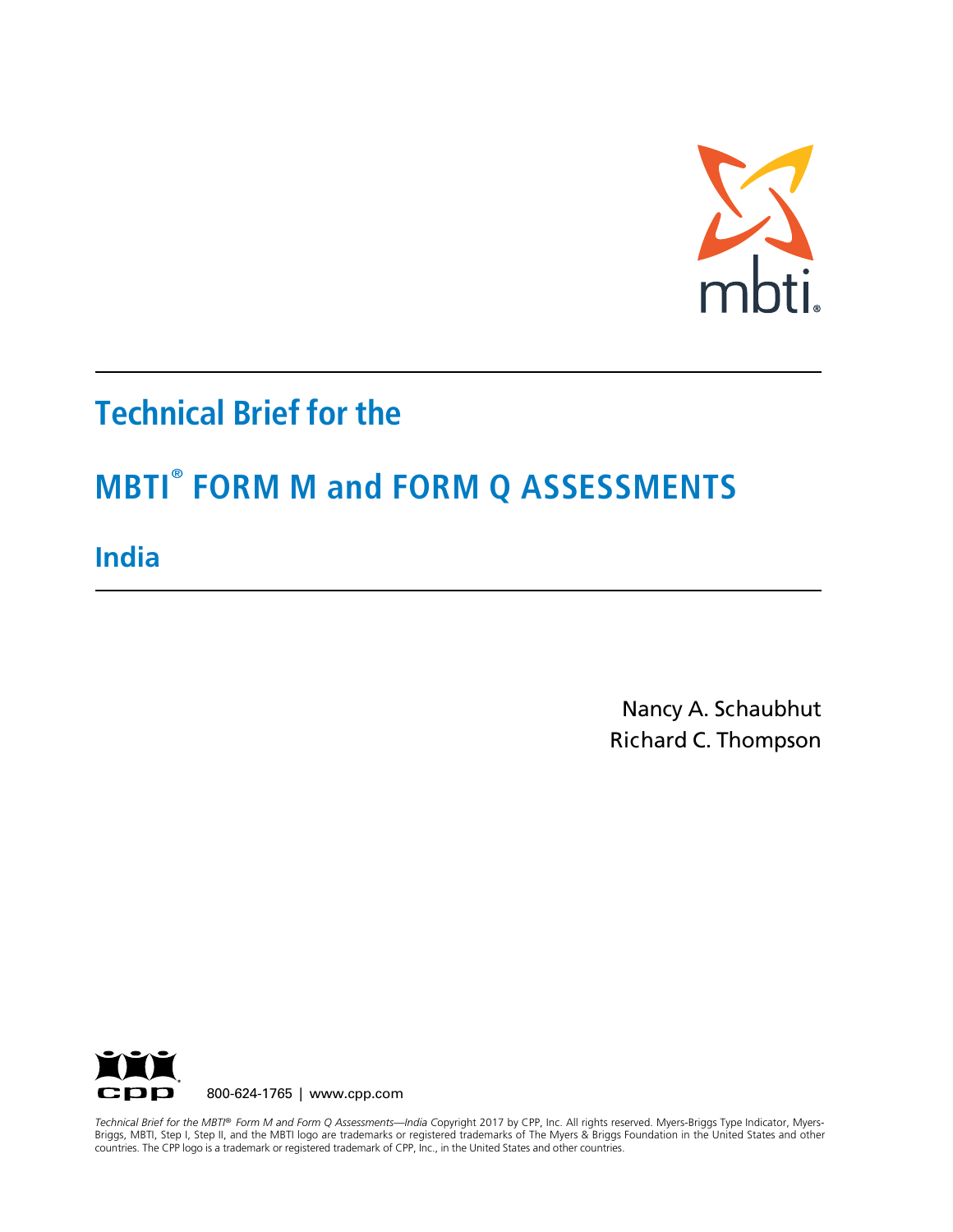#### INTRODUCTION

The *Myers-Briggs Type Indicator®* (MBTI®) instrument is one of the most commonly used personality assessments in the world. Because its administration outside the United States is growing rapidly, the instrument is continually being evaluated for use in specific regions. This technical brief summarizes the measurement properties of the MBTI Form M and Form Q assessments with an Indian sample. To that end, it examines the reliability of the MBTI Form M and Form Q assessments, reports on type distribution in a sample of Indian participants, and provides comparisons with the US national representative sample (NRS) used in the *MBTI*® *Manual* (Myers, McCaulley, Quenk, & Hammer, 1998) to examine similarities and differences between the groups.

### THE MBTI® ASSESSMENT

The MBTI assessment uses a typology composed of four pairs of opposite preferences, called *preference pairs:*

- Extraversion (E) or Introversion (I)—how you direct and receive energy
- Sensing (S) or Intuition (N)—how you take in information
- Thinking (T) or Feeling (F)—how you decide and come to conclusions
- Judging (J) or Perceiving (P)—how you approach the outside world

The assessment combines an individual's four preferences—one from each preference pair, denoted by its letter—to yield one of the 16 possible personality types (e.g., ESTJ, INFP, etc.). Each type is equally valuable, and an individual inherently belongs to one of the 16 types. This model differentiates the MBTI assessment from most other personality instruments, which typically assess personality traits. Trait-based instruments measure how much of a certain characteristic an individual possesses. Unlike the MBTI assessment, those instruments usually consider one end of a trait to be more positive and the other to be more negative.

#### INDIAN SAMPLE

Historically, the MBTI assessment has been administered in India using North American English. A sample

composed of 7,744 Indian respondents who completed the MBTI Form Q assessment in North American English was obtained for this study. It is important to note that this is not a representative sample, but rather a sample of convenience. Therefore, no inferences may be drawn about the preferences or type distribution of the population of India. The data reported in this technical brief should be used for psychometric information purposes only.

The Indian sample includes 20% women and 79% men, 1% not reported. Respondents' ages ranged from 18 to 68 years (mean = 35.2, *SD* = 7.2); 84% were employed full-time or part-time, 5% were students, 1% were currently seeking employment, <1% were retired, and 9% were either not working for income or did not provide their current employment status. For general line of work, 25% reported working in computer and mathematical occupations; 19% in management; 11% in business and financial operations; 9% in architecture and engineering; 7% in sales and related occupations; and the remainder in various fields. For organizational level, 38% reported management, 15% supervisory, 14% nonsupervisory, 9% executive, 4% entry level, and 4% top executive. All respondents reported their country of origin and residence as India. A thorough demographic summary of this sample is presented in Table 1.

Table 2 includes the number and percentage of respondents of each type in the sample. As shown, the most frequently occurring type for this sample is ESTJ (28.3%), followed by ISTJ (23.2%). The least common types are INFP (1.6%) and INFJ (1.7%). Note that this report is based on samples of convenience, collected through the efforts of the local distributor. As such, the sample has some unusual type distributions and should not be interpreted as base rates for type distributions in India. In this sample of convenience, it is possible that the individuals in the organizations selected have type preferences that are affected by their occupation. Type distributions for women and men in the Indian sample are presented in Tables 3 and 4.

Table 5 shows the number and percentage of respondents for each preference. Also included for reference are the number and percentage of respondents for each preference in the US national representative sample (NRS; Myers et al., 1998).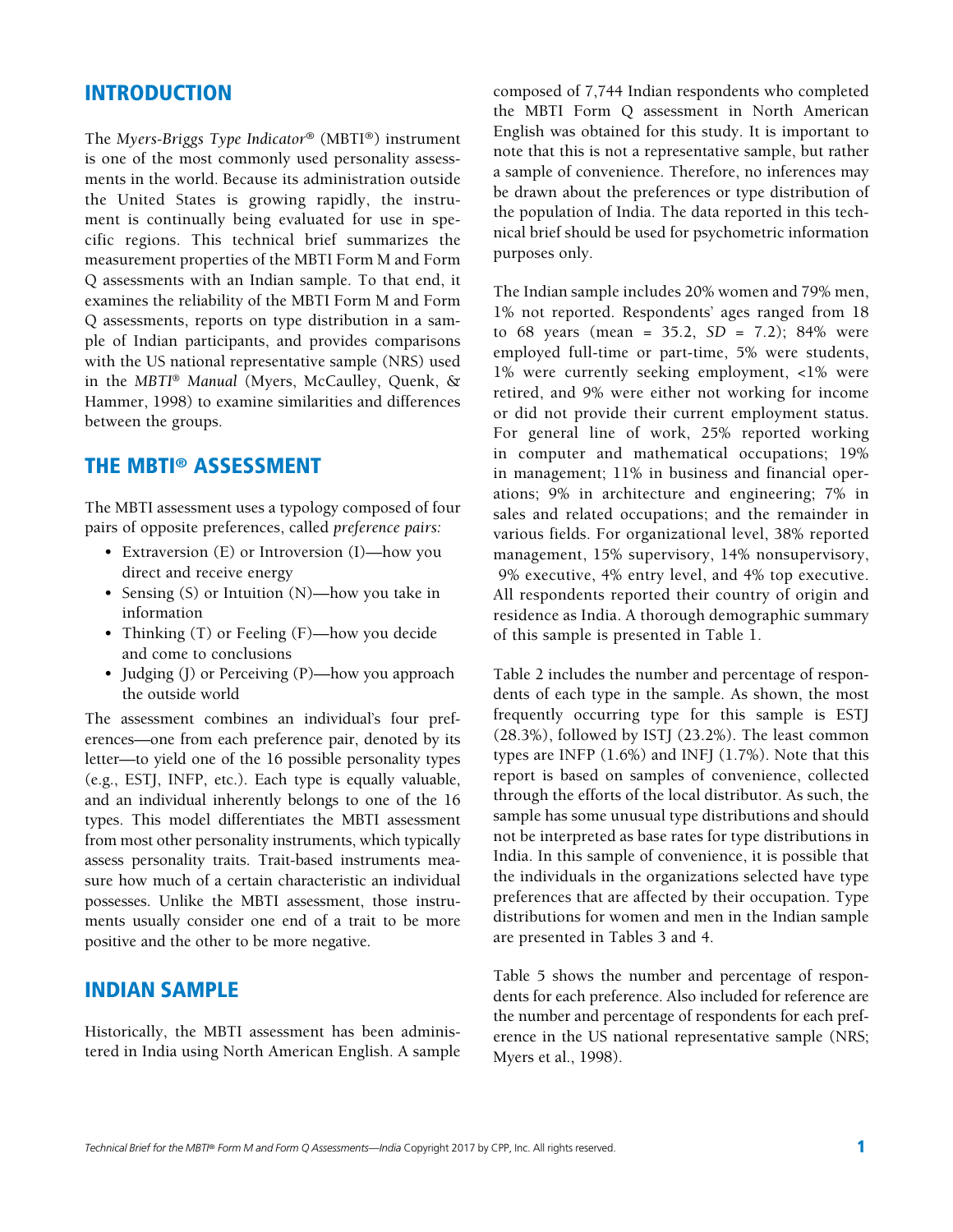#### TABLE 1. DEMOGRAPHIC SUMMARY OF THE INDIAN SAMPLE

| Demographic                                | Sample %       | Demographic                                          | Sample % |
|--------------------------------------------|----------------|------------------------------------------------------|----------|
| <b>Age</b>                                 |                | <b>General Line of Work</b>                          |          |
| Mean age: 35 yrs                           |                | Computer and mathematical occupations                | 25       |
| <b>Gender</b>                              |                | Management                                           | 19       |
| Female                                     | 20             | <b>Business and financial operations</b>             | 11       |
| <b>Male</b>                                | 79             | Architecture and engineering                         | 9        |
| No response                                | 1              | Sales and related occupations                        | 7        |
| <b>Employment Status</b>                   |                | Office and administrative support                    | 2        |
| <b>Working full-time</b>                   | 83             | <b>Production</b>                                    | 2        |
| <b>Working part-time</b>                   | 1              | Installation, maintenance, and repair                | 1        |
| Not working for income                     | $\leq$ 1       | Education, training, and library                     | 1        |
| <b>Retired</b>                             | ${<}1$         | Life, physical, and social sciences                  |          |
| Enrolled as full-time student              | 5              | Healthcare practitioner and technical<br>occupations | ${<}1$   |
| Currently seeking employment               | 1              | <b>Healthcare support</b>                            | -1       |
| None of the above                          | 1.             | Legal                                                | ${<}1$   |
| No response<br><b>Organizational Level</b> | 8              | Arts, design, entertainment, sports, and<br>media    | ${<}1$   |
| <b>Entry level</b>                         | $\overline{4}$ | <b>Transportation and materials moving</b>           | ${<}1$   |
| Nonsupervisory                             | 14             | Community and social services                        | ${<}1$   |
| <b>Supervisory</b>                         | 15             | Food preparation and food service                    | ${<}1$   |
| Management                                 | 38             | <b>Construction and extraction</b>                   | ${<}1$   |
| <b>Executive</b>                           | 9              | Other                                                | ${<}1$   |
| Top executive                              | 4              | No response                                          | 16       |
| No response                                | 16             |                                                      |          |

*Note: N* = 7,744.

# RELIABILITY OF THE FORM M PREFERENCES

The internal consistency reliabilities (Cronbach's alphas) for the Indian sample and the US NRS are reported in Table 6. The reliabilities of the four preference pairs are good for the Indian sample and are very similar to those reported in the *MBTI*® *Manual* (Myers et al., 1998).

### FACTOR ANALYSIS

Several studies have conducted confirmatory factor analyses of the MBTI assessment to assess the validity of the factors of the MBTI assessment. They have indicated that a four-factor model, such as the one theorized and developed by Myers, is the most appropriate and offers the best fit (Harvey, Murry, & Stamoulis, 1995; Johnson & Saunders, 1990). A principal components exploratory factor analysis with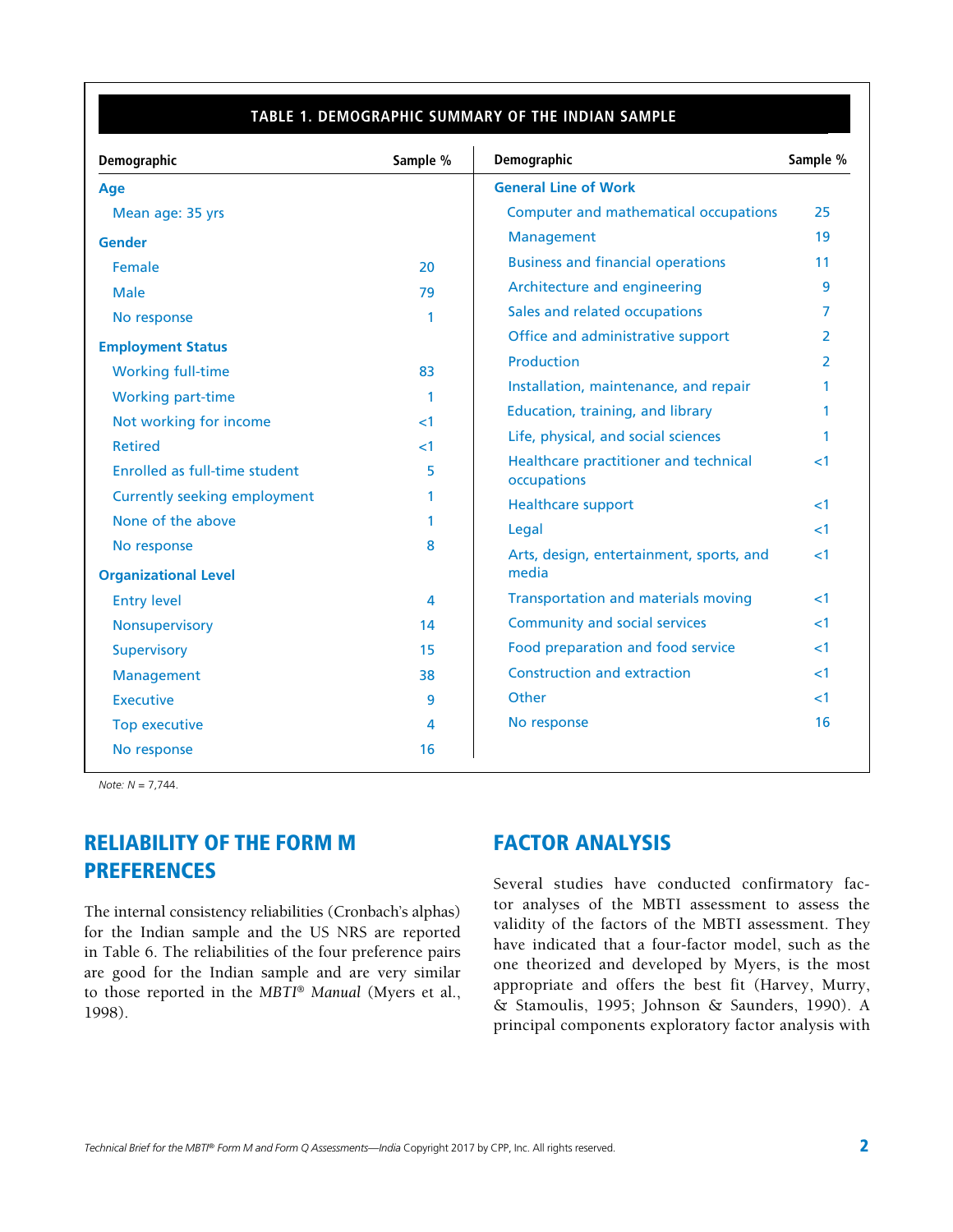| <b>SENSING</b>                      |                                  |                                  | <b>INTUITION</b>                 |                         |  |
|-------------------------------------|----------------------------------|----------------------------------|----------------------------------|-------------------------|--|
| <b>Thinking</b>                     |                                  | Feeling                          | <b>Thinking</b>                  |                         |  |
| <b>ISTJ</b><br>$n = 1,800$<br>23.2% | <b>ISFJ</b><br>$n = 345$<br>4.5% | <b>INFJ</b><br>$n = 135$<br>1.7% | <b>INTJ</b><br>$n = 377$<br>4.9% | Judging                 |  |
| <b>ISTP</b><br>$n = 393$<br>5.1%    | <b>ISFP</b><br>$n = 173$<br>2.2% | <b>INFP</b><br>$n = 126$<br>1.6% | <b>INTP</b><br>$n = 226$<br>2.9% | <b>INTROVERSION</b>     |  |
| <b>ESTP</b><br>$n = 439$<br>5.7%    | <b>ESFP</b><br>$n = 194$<br>2.5% | <b>ENFP</b><br>$n = 188$<br>2.4% | <b>ENTP</b><br>$n = 241$<br>3.1% | Perceiving              |  |
| <b>ESTJ</b><br>$n = 2,188$<br>28.3% | <b>ESFJ</b><br>$n = 289$<br>3.7% | <b>ENFJ</b><br>$n = 151$<br>1.9% | <b>ENTJ</b><br>$n = 479$<br>6.2% | EXTRAVERSION<br>Judging |  |

*Note: N* = 7,744.

|                 | TABLE 3. MBTI® TYPE DISTRIBUTION IN THE INDIAN SAMPLE: WOMEN |                |                  |            |
|-----------------|--------------------------------------------------------------|----------------|------------------|------------|
|                 | <b>SENSING</b>                                               |                | <b>INTUITION</b> |            |
| <b>Thinking</b> |                                                              | <b>Feeling</b> | <b>Thinking</b>  |            |
| <b>ISTJ</b>     | <b>ISFJ</b>                                                  | <b>INFJ</b>    | <b>INTJ</b>      | Judging    |
| $n = 292$       | $n = 109$                                                    | $n = 43$       | $n = 72$         |            |
| 19.0%           | 7.1%                                                         | 2.8%           | 4.7%             |            |
| <b>ISTP</b>     | <b>ISFP</b>                                                  | <b>INFP</b>    | <b>INTP</b>      |            |
| $n = 59$        | $n = 41$                                                     | $n = 31$       | $n = 37$         |            |
| 3.8%            | 2.7%                                                         | 2.0%           | 2.4%             |            |
| <b>ESTP</b>     | <b>ESFP</b>                                                  | <b>ENFP</b>    | <b>ENTP</b>      | Perceiving |
| $n = 62$        | $n = 53$                                                     | $n = 49$       | $n = 58$         |            |
| 4.0%            | 3.4%                                                         | 3.2%           | 3.8%             |            |
| <b>ESTJ</b>     | <b>ESFJ</b>                                                  | <b>ENFJ</b>    | <b>ENTJ</b>      | Judging    |
| $n = 369$       | $n = 108$                                                    | $n = 55$       | $n = 100$        |            |
| 24.0%           | 7.0%                                                         | 3.6%           | 6.5%             |            |

*Note: n* = 1,538.

*Technical Brief for the MBTI® Form M and Form Q Assessments—India* Copyright 2017 by CPP, Inc. All rights reserved. 3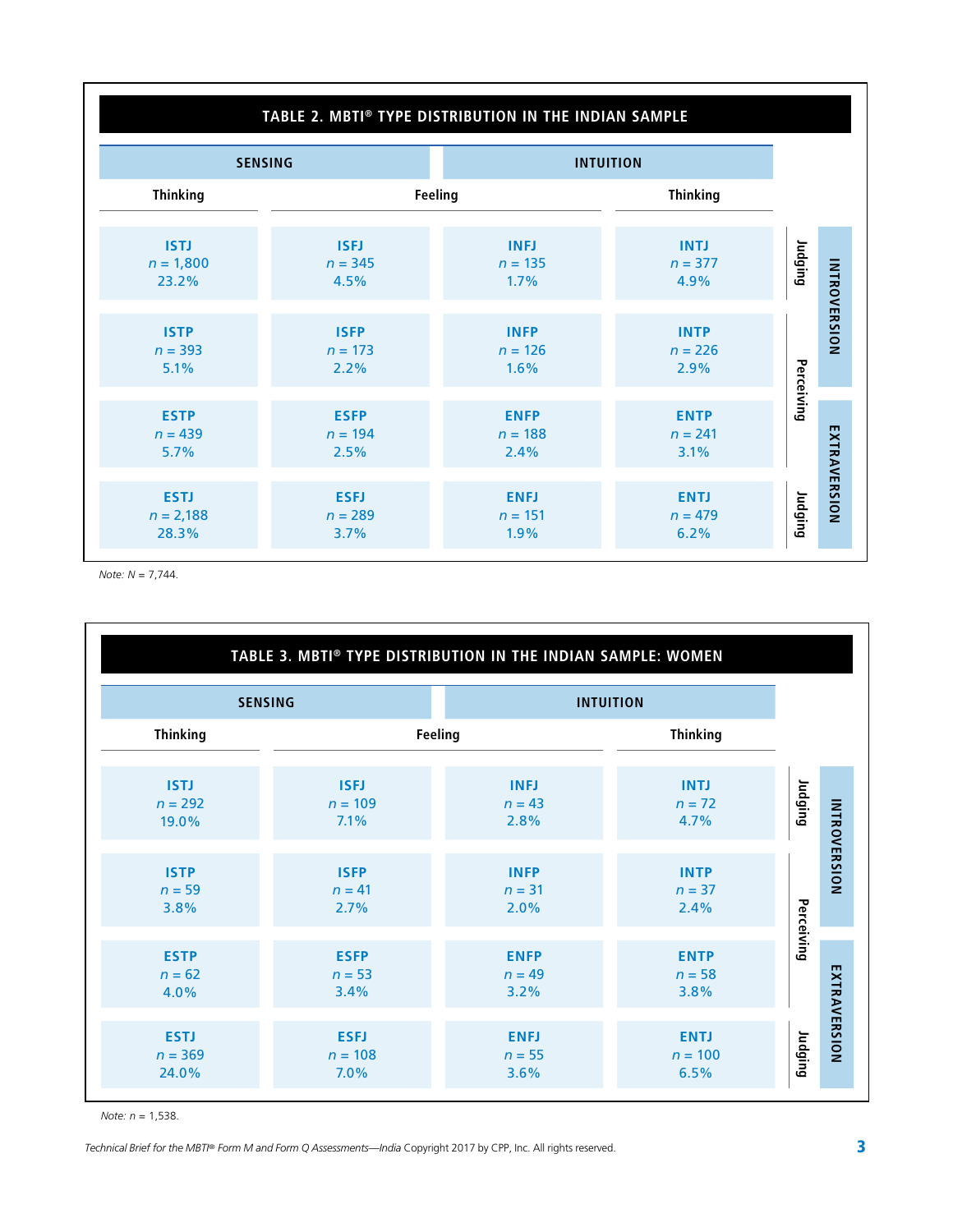## **TABLE 4. MBTI® TYPE DISTRIBUTION IN THE INDIAN SAMPLE: MEN**

| <b>SENSING</b>                      |                                  |                                  | <b>INTUITION</b>                 |            |              |
|-------------------------------------|----------------------------------|----------------------------------|----------------------------------|------------|--------------|
| <b>Thinking</b>                     |                                  | Feeling                          | <b>Thinking</b>                  |            |              |
| <b>ISTJ</b><br>$n = 1,500$<br>24.4% | <b>ISFJ</b><br>$n = 235$<br>3.8% | <b>INFJ</b><br>$n = 92$<br>1.5%  | <b>INTJ</b><br>$n = 304$<br>4.9% | Judging    |              |
| <b>ISTP</b><br>$n = 332$<br>5.4%    | <b>ISFP</b><br>$n = 130$<br>2.1% | <b>INFP</b><br>$n = 94$<br>1.5%  | <b>INTP</b><br>$n = 186$<br>3.0% |            | INTROVERSION |
| <b>ESTP</b><br>$n = 374$<br>6.1%    | <b>ESFP</b><br>$n = 141$<br>2.3% | <b>ENFP</b><br>$n = 133$<br>2.2% | <b>ENTP</b><br>$n = 180$<br>2.9% | Perceiving |              |
| <b>ESTJ</b><br>$n = 1,805$<br>29.3% | <b>ESFJ</b><br>$n = 178$<br>2.9% | <b>ENFJ</b><br>$n = 95$<br>1.5%  | <b>ENTJ</b><br>$n = 375$<br>6.1% | Judging    | EXTRAVERSION |

*Note: n* = 6,154.

varimax rotation was conducted using the item responses from the Indian sample. The results are presented in Table 7. The shaded cells indicate that factor 1 is E–I, factor 2 is J–P, factor 3 is T–F, and factor 4 is S–N. The four-factor structure produced by this analysis shows that the MBTI Form M items in India are measuring their intended constructs, the four preference pairs.

|                  |       | Indian Sample<br>$(N = 7, 744)$ | <b>US NRS</b><br>$(N = 3,009)$ |      |  |
|------------------|-------|---------------------------------|--------------------------------|------|--|
| Preference       | n     | %                               | n                              | %    |  |
| Extraversion (E) | 4.169 | 53.8                            | 1,483                          | 49.3 |  |
| Introversion (I) | 3,575 | 46.2                            | 1,526                          | 50.7 |  |
| Sensing (S)      | 5,821 | 75.2                            | 2,206                          | 73.3 |  |
| Intuition (N)    | 1,923 | 24.8                            | 803                            | 26.7 |  |
| Thinking (T)     | 6,143 | 79.3                            | 1,210                          | 40.2 |  |
| Feeling (F)      | 1,601 | 20.7                            | 1,799                          | 59.8 |  |
| Judging (J)      | 5,764 | 74.4                            | 1,629                          | 54.1 |  |
| Perceiving (P)   | 1,980 | 25.6                            | 1,380                          | 45.9 |  |

**TABLE 6. MBTI® PREFERENCE PAIR INTERNAL CONSISTENCY RELIABILITIES FOR THE INDIAN SAMPLE AND THE US NRS**

|                           | <b>Cronbach's Alpha</b> |               |  |  |
|---------------------------|-------------------------|---------------|--|--|
| <b>Preference Pair</b>    | Indian<br>Sample        | <b>US NRS</b> |  |  |
| Extraversion-Introversion | .90                     | .91           |  |  |
| Sensing-Intuition         | .84                     | -92           |  |  |
| Thinking-Feeling          | .85                     | .91           |  |  |
| Judging-Perceiving        | .89                     | .92           |  |  |

*Note:* Indian sample *N* = 7,744; US NRS *N* = 3,009. Source for the US NRS is the *MBTI® Manual* (Myers et al., 1998).

*Note:* Source for the US NRS is the *MBTI® Manual* (Myers et al.,1998).

**Technical Brief for the MBTI® Form M and Form Q Assessments—India Copyright 2017 by CPP, Inc. All rights reserved.**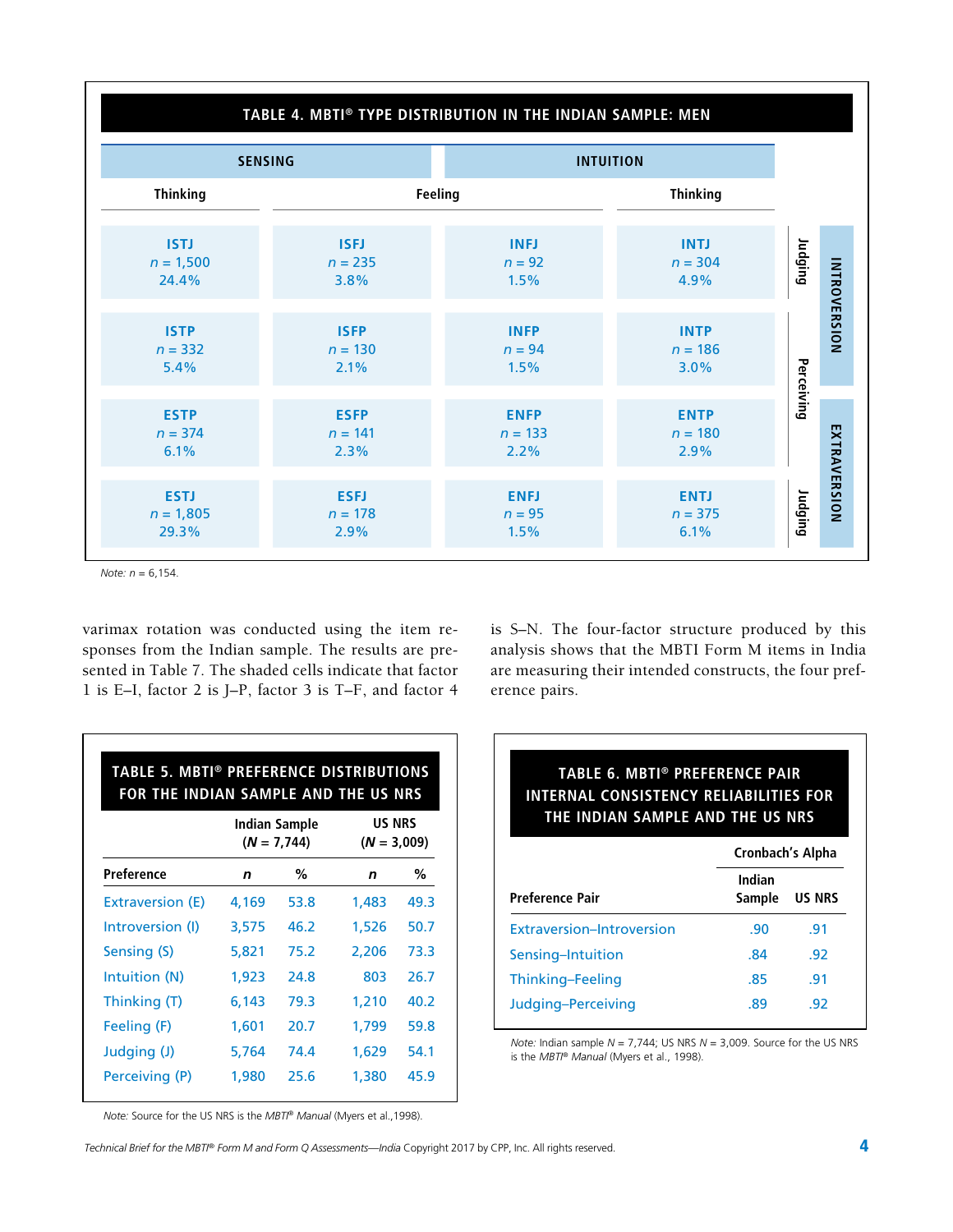|                 | TABLE 7. FACTOR ANALYSIS ROTATED COMPONENT MATRIX<br><b>FOR THE INDIAN SAMPLE</b> |                     |                     |                     |                            |                     |                     |                     |                     |
|-----------------|-----------------------------------------------------------------------------------|---------------------|---------------------|---------------------|----------------------------|---------------------|---------------------|---------------------|---------------------|
| Item<br>Code    | Factor 1<br>$(E-I)$                                                               | Factor 2<br>$(J-P)$ | Factor 3<br>$(T-F)$ | Factor 4<br>$(S-N)$ | Item<br>Code               | Factor 1<br>$(E-I)$ | Factor 2<br>$(J-P)$ | Factor 3<br>$(T-F)$ | Factor 4<br>$(S-N)$ |
| EI1             | .72                                                                               | .02                 | .00                 | .00                 | <b>SN13</b>                | $-.01$              | .07                 | .05                 | .57                 |
| EI <sub>2</sub> | .57                                                                               | .04                 | .10                 | $-.05$              | <b>SN14</b>                | .56                 | .17                 | $-.08$              | .06                 |
| EI3             | .42                                                                               | .04                 | .03                 | $-.05$              | <b>SN15</b>                | $-.14$              | $-.03$              | $-.11$              | .46                 |
| E14             | .51                                                                               | .04                 | $-.06$              | .10                 | <b>SN16</b>                | $-.09$              | .15                 | .11                 | .42                 |
| EI5             | .59                                                                               | .03                 | $-.01$              | .04                 | <b>SN17</b>                | $-.02$              | $-.01$              | $-.07$              | .45                 |
| EI6             | .56                                                                               | .02                 | .05                 | $-.05$              | <b>SN18</b>                | .04                 | .20                 | .18                 | .36                 |
| EI7             | .38                                                                               | $-.03$              | $-.04$              | $-.05$              | <b>SN19</b>                | $-.08$              | $-.02$              | $-.09$              | .52                 |
|                 |                                                                                   | .01                 |                     |                     | <b>SN20</b>                | .03                 | .12                 | .17                 | .63                 |
| EI8             | .71                                                                               |                     | $-.01$              | .08                 | <b>SN21</b>                | .10                 | .05                 | .15                 | .42                 |
| EI9             | .53                                                                               | $-.01$              | $-.10$              | $-.07$              | <b>SN22</b>                | .03                 | .16                 | .14                 | .33                 |
| <b>EI10</b>     | .68                                                                               | $-.06$              | $-.03$              | $-.04$              | <b>SN23</b>                | .00.                | .02                 | $-.04$              | .45                 |
| EI11            | .66                                                                               | $-.09$              | .03                 | $-.10$              | <b>SN24</b><br><b>SN25</b> | $-.12$<br>.05       | .03<br>.06          | $-.02$<br>.09       | .63<br>.44          |
| EI12            | .54                                                                               | $-.09$              | .00                 | $-.15$              | <b>SN26</b>                | $-.09$              | $-.02$              | $-.23$              | .29                 |
| <b>EI13</b>     | .61                                                                               | .01                 | .04                 | .02                 | TF1                        | $-.04$              | .16                 | .44                 | .06                 |
| EI14            | .60                                                                               | $-.01$              | .00                 | $-.04$              | TF <sub>2</sub>            | $-.07$              | .10                 | .38                 | .15                 |
| <b>EI15</b>     | .59                                                                               | .06                 | .02                 | .03                 | TF <sub>3</sub>            | .01                 | .06                 | .57                 | .07                 |
| <b>EI16</b>     | .53                                                                               | .02                 | .04                 | .01                 | TF4                        | .08                 | .06                 | .41                 | .01                 |
| E117            | .69                                                                               | .02                 | .02                 | .01                 | TF <sub>5</sub>            | $-.02$              | .11                 | .58                 | .03                 |
| <b>EI18</b>     | .52                                                                               | .03                 | $-.04$              | .09                 | TF <sub>6</sub>            | .02                 | .07                 | .53                 | .15                 |
| EI19            | .53                                                                               | $-.09$              | $-.01$              | $-.06$              | TF7                        | .00.                | .09                 | .54                 | .04                 |
| <b>EI20</b>     | .47                                                                               | $-.03$              | .01                 | $-.07$              | TF <sub>8</sub>            | .00.                | $-.10$              | .34                 | $-.11$              |
| EI21            | .66                                                                               | .04                 | .06                 | $-.03$              | TF <sub>9</sub>            | $-.01$              | .05                 | .46                 | $-.07$              |
| SN <sub>1</sub> | .09                                                                               | .02                 | .09                 | .34                 | TF10                       | $-.01$              | .05                 | .45                 | .10                 |
| SN <sub>2</sub> | .02                                                                               | .13                 | .18                 | .53                 | <b>TF11</b>                | .03                 | .03                 | .40                 | .00                 |
| SN <sub>3</sub> | .05                                                                               | .13                 | .12                 | .49                 | <b>TF12</b>                | .09                 | .11                 | .48                 | $-.10$              |
| SN <sub>4</sub> | .00                                                                               | .07                 | .02                 | .44                 | <b>TF13</b>                | $-.13$              | .09                 | .28                 | .27                 |
| <b>SN5</b>      | $-.13$                                                                            | .02                 | $-.06$              | .33                 | <b>TF14</b>                | .02                 | .08                 | .43                 | .13                 |
| SN <sub>6</sub> | $-.09$                                                                            | .09                 | .03                 | .22                 | <b>TF15</b>                | $-.03$              | .08                 | .54                 | .16                 |
| SN <sub>7</sub> | $-.09$                                                                            | .06                 | $-.17$              | .41                 | <b>TF16</b>                | $-.04$              | .02                 | .47                 | .00                 |
| SN <sub>8</sub> | .05                                                                               | .16                 | .13                 | .35                 | <b>TF17</b>                | .00                 | .11                 | .61                 | $-.03$              |
| SN <sub>9</sub> | $-.06$                                                                            | .14                 | .08                 | .63                 | <b>TF18</b>                | .00                 | .12                 | .56                 | .13                 |
| <b>SN10</b>     | $-.03$                                                                            | .02                 | .01                 | .39                 | <b>TF19</b>                | .02                 | .11                 | .59                 | $-.05$              |
| <b>SN11</b>     | $-.04$                                                                            | $-.03$              | .14                 | .16                 | <b>TF20</b>                | $-.06$              | .13                 | .48                 | .11                 |
| <b>SN12</b>     | .09                                                                               | .04                 | .11                 | .29                 | <b>TF21</b>                | .09                 | .08                 | .49                 | .03                 |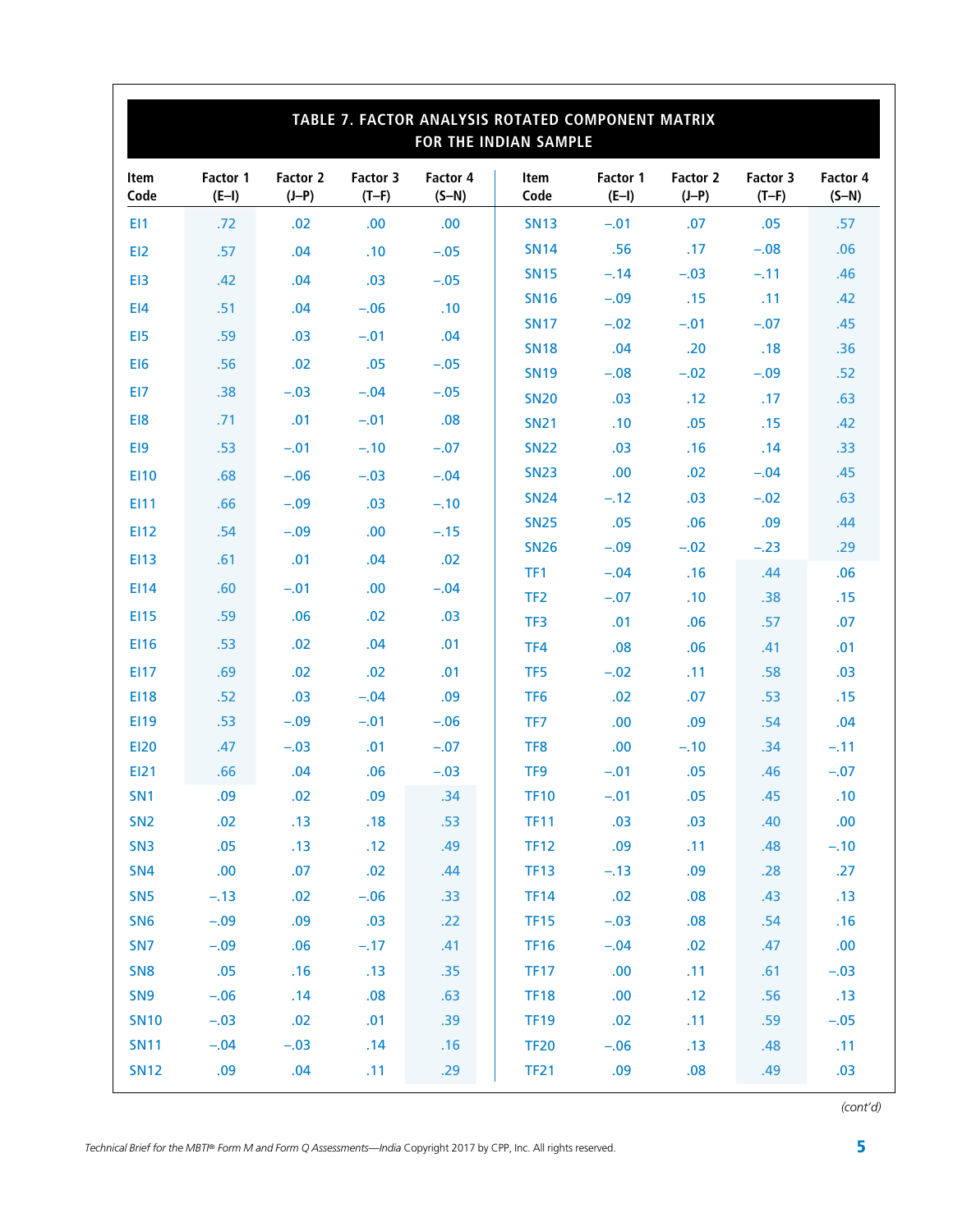| TABLE 7. FACTOR ANALYSIS ROTATED COMPONENT MATRIX<br>FOR THE INDIAN SAMPLE (CONT'D) |                     |                     |                     |                     |                     |                     |                     |                     |                     |
|-------------------------------------------------------------------------------------|---------------------|---------------------|---------------------|---------------------|---------------------|---------------------|---------------------|---------------------|---------------------|
| <b>Item</b><br>Code                                                                 | Factor 1<br>$(E-I)$ | Factor 2<br>$(J-P)$ | Factor 3<br>$(T-F)$ | Factor 4<br>$(S-N)$ | <b>Item</b><br>Code | Factor 1<br>$(E-I)$ | Factor 2<br>$(J-P)$ | Factor 3<br>$(T-F)$ | Factor 4<br>$(S-N)$ |
| <b>TF22</b>                                                                         | $-.02$              | .13                 | .47                 | .05                 | <b>JP11</b>         | $-.02$              | .55                 | .18                 | .04                 |
| <b>TF23</b>                                                                         | $-.05$              | .08                 | .45                 | .09                 | <b>JP12</b>         | .02                 | .35                 | .29                 | .13                 |
| <b>TF24</b>                                                                         | .07                 | .10                 | .30                 | .07                 | <b>JP13</b>         | .00                 | .57                 | .05                 | .26                 |
| JP1                                                                                 | .02                 | .59                 | .05                 | .05                 | <b>JP14</b>         | $-.11$              | .47                 | .22                 | .07                 |
| JP2                                                                                 | .01                 | .54                 | .04                 | .05                 | <b>JP15</b>         | $-.10$              | .56                 | .05                 | .08                 |
| JP3                                                                                 | $-.05$              | .63                 | .08                 | .09                 | <b>JP16</b>         | .00.                | .66                 | .13                 | .04                 |
| JP4                                                                                 | .05                 | .57                 | .06                 | .19                 | <b>JP17</b>         | .07                 | .58                 | .10                 | .05                 |
| JP5                                                                                 | .05                 | .47                 | .04                 | .06                 | <b>JP18</b>         | $-.15$              | .65                 | .11                 | .12                 |
| JP <sub>6</sub>                                                                     | $-.03$              | .46                 | $-.01$              | .12                 | <b>JP19</b>         | .02                 | .45                 | .11                 | .02                 |
| JP7                                                                                 | .04                 | .49                 | .05                 | .00                 | <b>JP20</b>         | .04                 | .56                 | .05                 | .07                 |
| JP8                                                                                 | $-.01$              | .47                 | .08                 | .05                 | <b>JP21</b>         | .04                 | .41                 | .16                 | $-.08$              |
| JP9                                                                                 | $-.01$              | .61                 | .09                 | .12                 | <b>JP22</b>         | .05                 | .64                 | .15                 | .08                 |
| <b>JP10</b>                                                                         | $-.10$              | .59                 | .15                 | .22                 |                     |                     |                     |                     |                     |

*Note: N* = 7,744.

# RELIABILITY OF THE FORM Q FACETS

The MBTI Form Q assessment includes the 93 items that make up the MBTI Form M assessment (measuring the four preference pairs, E–I, S–N, T–F, and J–P) plus another 51 items that are used only to measure the Form Q facets. For each of the four preference pairs there are five facets (see Table 8), yielding a total of 20 facets. These facets help describe some of the ways in which each preference can be different for each individual to create a richer and more detailed description of an individual's behavior. The remaining analyses focus on the evaluation of the Form Q facets.

Internal consistency reliabilities for each facet are reported in Table 8 for the Indian sample and the US NRS. The Indian sample alphas range from .36 (Questioning–Accommodating) to .77 (Initiating– Receiving). Overall, some of this sample's alphas are somewhat lower than those of the US NRS. This is consistent with the reliabilities that have been found for international samples and translations of the MBTI Form Q (or, for Europe, Step  $II<sup>m</sup>$ ) assessment (Quenk, Hammer, & Majors, 2004; Schaubhut, 2008; Schaubhut & Thompson, 2010a, 2010b, 2011a, 2011b, 2012, 2013, 2016a, 2016b, 2017a, 2017b, 2017c, 2017d). Reliabilities for nine other translations can be found in the *MBTI*® *Step II*™ *Manual,*  European edition (Quenk et al., 2004).

### **CONCLUSION**

The analyses reported here with an initial India sample demonstrate that the measurement properties of the assessment are adequate. Therefore, the MBTI Forms M and Q can be widely used with individuals who reside in India and read English. As use of the MBTI assessment in India continues to grow, larger and more diverse samples will become available, and the measurement properties of MBTI Forms M and Q in India will continue to be evaluated.